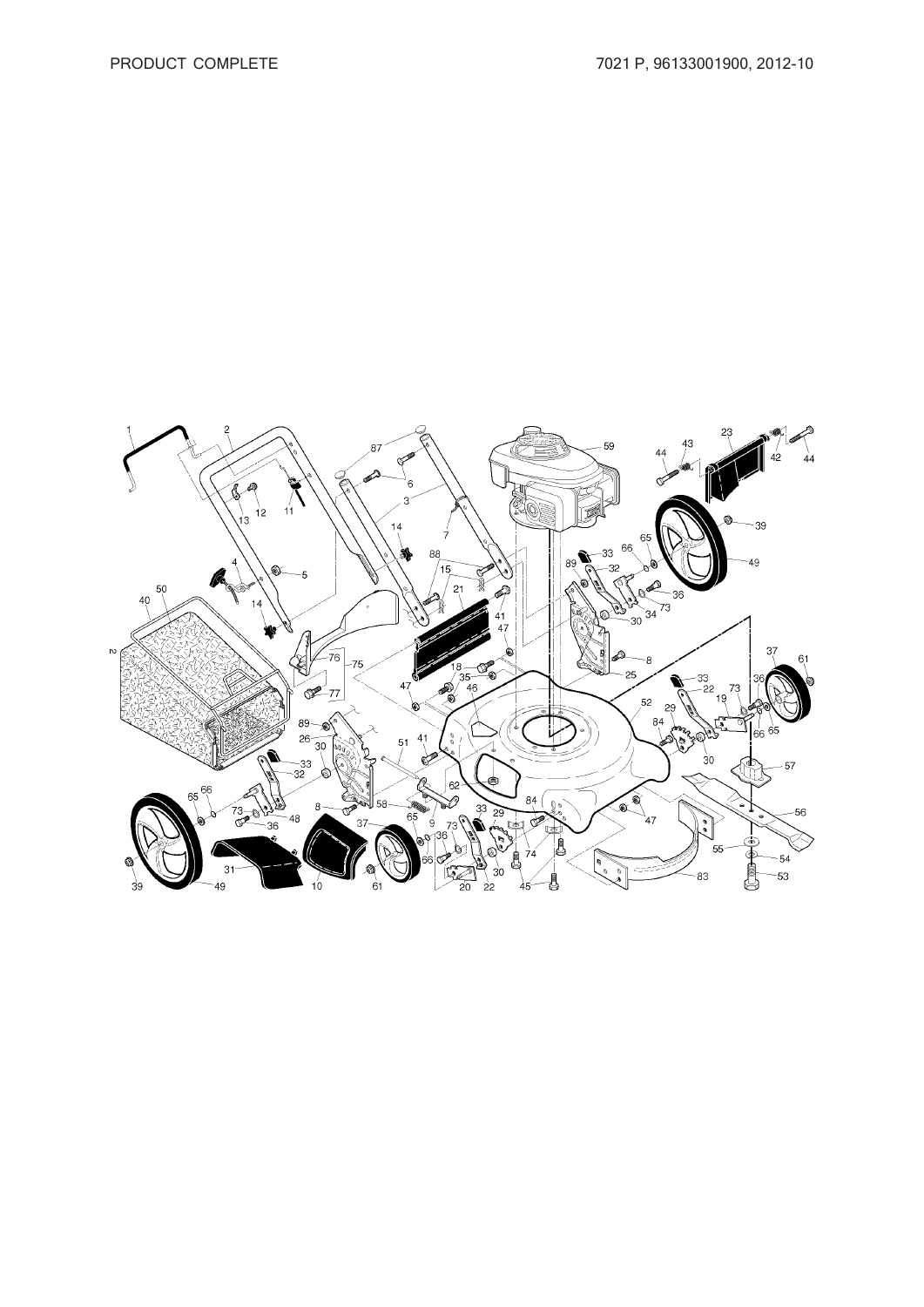| Ref            | Part no.            | Description                    | Remark               | Qty          | Kit |
|----------------|---------------------|--------------------------------|----------------------|--------------|-----|
| 1              | 580 84 91-02        | <b>BAIL</b>                    |                      | 1            |     |
| $\overline{c}$ | 580 63 87-03        | <b>HANDLE</b>                  |                      | $\mathbf{1}$ |     |
| 3              | 580 63 86-03        | HANDLE                         |                      | 1            |     |
| 4              | 532 19 47-88        | <b>GUIDE</b>                   |                      | $\mathbf{1}$ |     |
|                |                     |                                |                      |              |     |
| 5              | 532 13 20-04        | <b>NUT</b>                     |                      | 1            |     |
| 6              | 532 19 15-74        | <b>HANDLE BOLT</b>             |                      | $\mathbf{1}$ |     |
| 7              | 532 06 64-26        | <b>HOOP</b>                    |                      | 1            |     |
| 8              | 874 78 05-12        | <b>SCREW</b>                   |                      | $\mathbf{1}$ |     |
| 9              | 532 15 41-32        | <b>BRACKET</b>                 |                      | 1            |     |
| 10             | 581 82 58-01        | <b>DOOR</b>                    |                      | $\mathbf{1}$ |     |
| 11             | 581 21 55-01        | CABLE                          |                      | 1            |     |
| 12             | 532 17 88-48        | <b>SCREW</b>                   |                      | $\mathbf{1}$ |     |
| 13             | 532 43 00-34        | <b>BRACKET</b>                 |                      | 1            |     |
| 14             | 532 18 23-98        | <b>KNOB</b>                    |                      | $\mathbf{1}$ |     |
| 15             | 532 05 17-93        | PIN RETAINING SCREW            |                      | 1            |     |
| 18             | 817 60 04-06        | <b>SCREW</b>                   |                      | $\mathbf{1}$ |     |
| 19             | 532 40 66-89        | <b>AXLE</b>                    | LH                   | 1            |     |
| 20             | 532 40 66-90        | <b>AXLE</b>                    | <b>RH</b>            | $\mathbf{1}$ |     |
| 21             | 532 41 86-55        | KIT SKIRT 21 DOMED W/LIP       |                      | 1            |     |
| 22             | 532 40 64-28        | <b>SPRING</b>                  | <b>FRONT</b>         | $\mathbf{1}$ |     |
| 23             | 532 41 06-03        | <b>DEFLECTOR</b>               |                      | 1            |     |
| 25             | 580 91 56-03        | <b>HANDLE BRACKET</b>          | LH                   | $\mathbf{1}$ |     |
| 26             | 580 91 57-03        | <b>HANDLE BRACKET</b>          | <b>RH</b>            | 1            |     |
| 29             | 532 41 05-94        | WHEEL ADJ BRACKET FRONT        | <b>FRONT</b>         | $\mathbf{1}$ |     |
| 30             | 532 40 16-29        | <b>SPACER</b>                  |                      | 1            |     |
|                |                     | <b>DEFLECTOR</b>               |                      |              |     |
| 31             | 532 16 57-60        |                                |                      | 1            |     |
| 32             | 532 44 15-59        | <b>SPRING</b>                  | <b>REAR</b>          | 1            |     |
| 33             | 532 70 10-37        | <b>KNOB</b>                    |                      | $\mathbf{1}$ |     |
| 34             | 532 41 06-00        | AXLE                           | LH                   | 1            |     |
| 35             | 532 42 65-89        | <b>NUT</b>                     |                      | $\mathbf{1}$ |     |
| 36             | 532 40 16-38        | <b>BOLT</b>                    |                      | 1            |     |
| 37             | 532 41 08-31        | WHEEL                          |                      | $\mathbf{1}$ |     |
| 39             | 532 40 91-49        | NUT                            |                      | 1            |     |
| 40             | 532 41 19-49        | <b>FRAME</b>                   |                      | $\mathbf{1}$ |     |
| 41             | 532 19 41-86        | <b>SCREW</b>                   |                      | 1            |     |
| 42             | 532 40 54-21        | <b>SPRING</b>                  | LH                   | $\mathbf{1}$ |     |
| 43             | 532 40 54-23        | <b>SPRING</b>                  | <b>RH</b>            | 1            |     |
| 44             | 532 18 41-93        | <b>BOLT</b>                    |                      | $\mathbf{1}$ |     |
| 45             | 532 15 04-06        | <b>BOLT</b>                    |                      | 1            |     |
| 46             | 532 40 47-63        | <b>DECAL</b>                   |                      | 1            |     |
| 47             | 532 75 11-53        | LOCKNUT 5/16-18 RL550HVA       |                      | 1            |     |
| 48             | 532 41 06-01        | AXLE                           | <b>RH</b>            | $\mathbf{1}$ |     |
| 49             | 580 33 46-01        | WHEEL                          |                      | 1            |     |
| 50             |                     | 581 00 21-02 GRASS BAG ASSY    |                      | $\mathbf{1}$ |     |
| 51             | 532 14 72-86 ROD    |                                |                      | 1            |     |
| 52             | 532 44 19-50        | <b>KIT</b>                     |                      | $\mathbf{1}$ | 46  |
| 53             | 532 85 10-84        | <b>SCREW</b>                   |                      | 1            |     |
| 54             | 532 85 02-63        | WASHER                         |                      | $\mathbf{1}$ |     |
| 55             | 532 85 10-74        | WASHER                         |                      | 1            |     |
| 56             | 580 25 81-02        | <b>BLADE</b>                   |                      | $\mathbf{1}$ |     |
| 57             | 532 41 83-73        | ADAPTER                        |                      | 1            |     |
| 58             | 532 15 21-24        | <b>SPRING</b>                  |                      | $\mathbf{1}$ |     |
|                |                     |                                | HONDA GCV160-LAOS3A  |              |     |
| 59             | 000 00 00-00        | <b>W/O DESCRIPTION</b>         |                      | 1            |     |
| 61             | 532 40 91-48        | <b>NUT</b>                     |                      | $\mathbf{1}$ |     |
| 62             | 873 80 04-00        | <b>NUT</b>                     |                      | 1            |     |
| 65             | 532 08 83-48 WASHER |                                |                      | $\mathbf{1}$ |     |
| 66             | 532 19 74-80        | O-RING                         |                      | 1            |     |
| 73             | 532 40 16-30        | <b>WASHER</b>                  |                      | $\mathbf{1}$ |     |
| 74             | 532 12 50-78        | <b>WASHER</b>                  |                      | 1            |     |
| 75             | 532 41 36-93        | <b>KIT</b>                     | <b>INCL 3 SCREWS</b> | $\mathbf{1}$ |     |
| 76             | 532 41 05-89        | BAFFLE.REAR.PLASTIC.21.RD.ECON |                      | 1            |     |
| 77             | 817 41 13-12        | <b>SCREW</b>                   |                      | $\mathbf{1}$ |     |
| 83             | 532 42 85-01        | <b>BAFFLE</b>                  |                      | 1            |     |